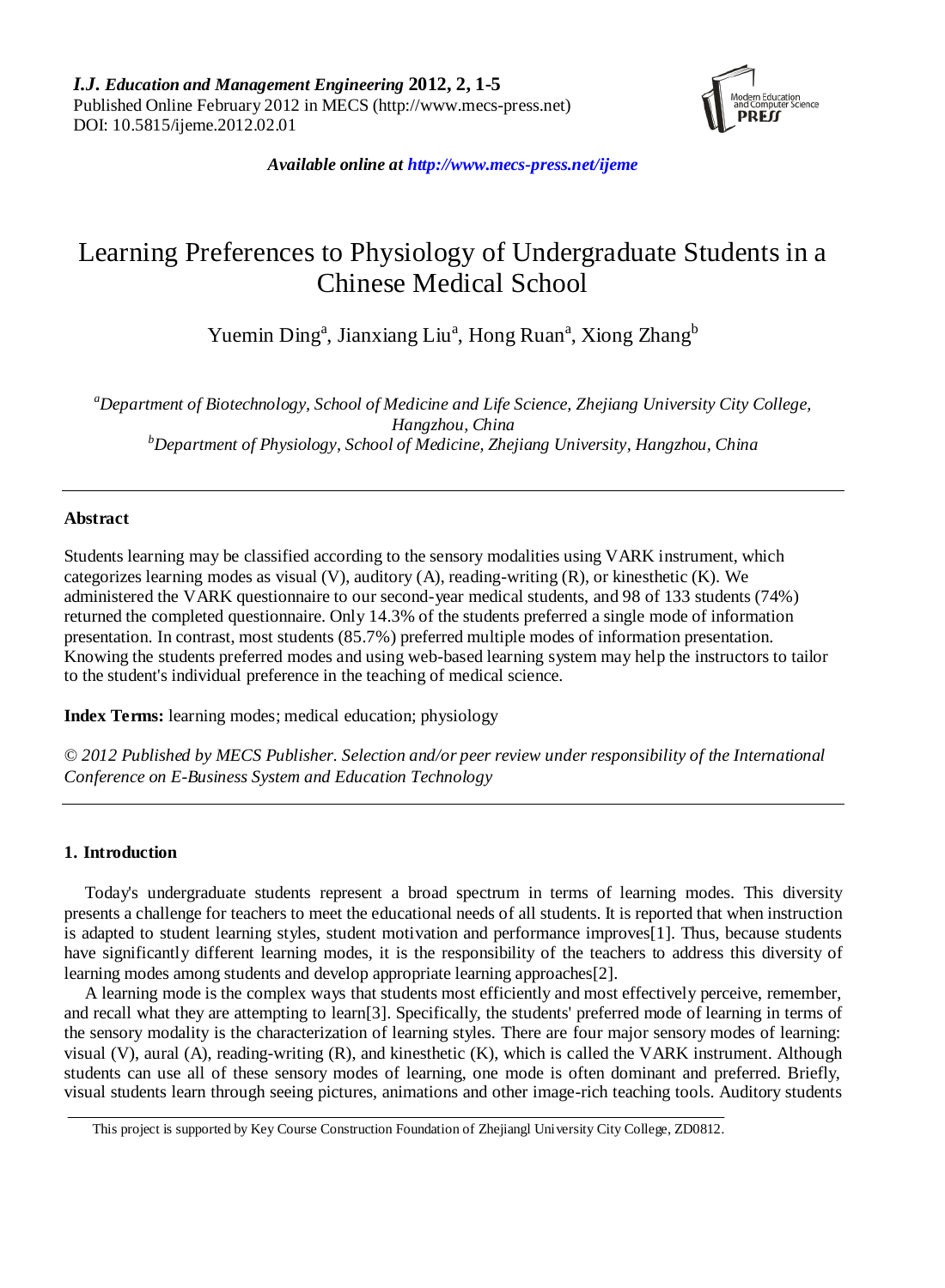learn by listening to lectures. Reading-writing students learn through interaction with textual materials, whereas kinesthetic students learn through touching and experiences.

Physiology is the discipline focusing on the biological manifestations of the normal body. How organisms function and respond to and deal with changes in their environment is particularly difficult to master by students as it implies complex integrative regulatory mechanisms involving different organs. Traditionally, the learning of physiology at medical schools has relied heavily on classroom lectures. More recently, with changes to the medical curricula globally, it is increasingly being taught in a number of different ways, ranging from web-based distance learning, problem based learning, experiment based learning and a combination of many processes. A current trend on physiology education is to highlight ways in which the teaching of physiology can be successfully integrated into both traditional and web-based learning orientated curricula.

The advantage of web-based support of instruction by making all teaching materials, including visual, aural and reading-writing materials, available 24 hours per day, 7 days per week, may meet the needs of different students with various learning styles and help teacher to develop appropriate teaching approaches.

Since we introduced the Blackboard learning system as the web-based support platform in the course of physiology, we were interested in learning the preferred learning styles of our medical students in the course of physiology so that we could develop appropriate teaching approaches. To achieve this goal, we designed a descriptive study. The rational for this descriptive study was to help us design a lesson plan that addressed all students and to identify areas for further research.

# **2. Methods**

### *2.1 Design*

The VARK questionnaire was designed to investigate the preferences of students for particular modes of information presentation and was administered to our second-year medical students to determine their preferred modes. The questionnaire was included with the class packet for the physiology course, and 98 of the 133 students (74%) returned the completed questionnaire. The questionnaire was administered on the Blackboard platform so that it can be completed online. The analysis of the questionnaire was completely managed on this virtual learning environment.

# *2.2 Procedures*

The questionnaire was administered at the end of our medical physiology class at Zhejiang University City College, School of Medicine and Life Science. The class consisted of 133 second-year medical students.

### *2.3 Analysis*

The number of students who preferred each mode of learning was divided by the total number of responses to determine the percentage of students in each category.

# **3. Results**

The data shown in table 1 indicate that more than 80% of the total 98 students preferred visual modes (video and/or animation) and traditional reading-writing modes of teaching information presentation (blackboard and/or handouts). The kinesthetic mode (learning from experiments) was preferred by 76.5% of the students. Only 64.3% preferred auditory mode (sound record). In the present study, 14.3% of the students preferred a single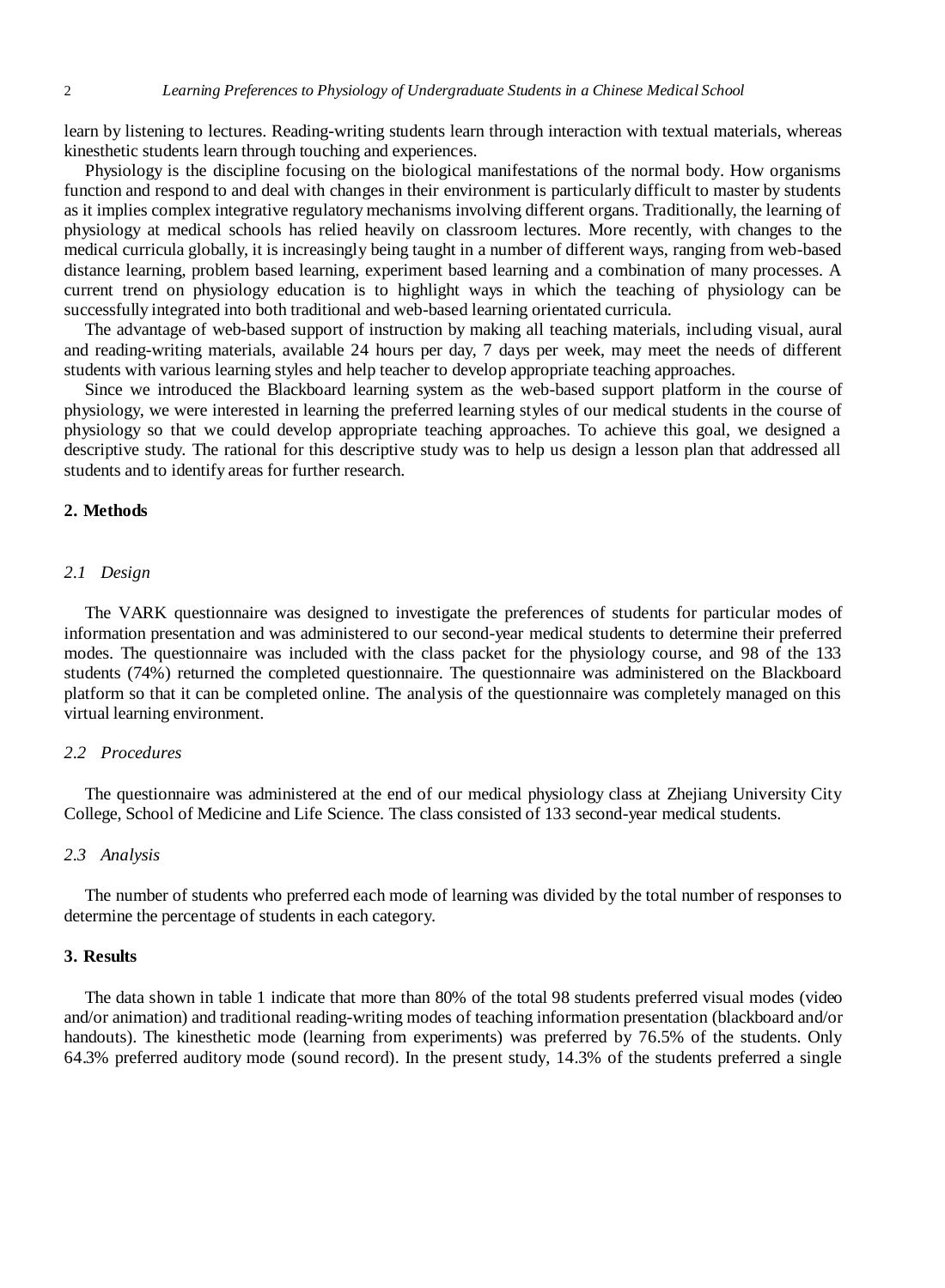mode (either unimodal V, unimodal A, unimodal R or unimodal K) of information presentation, while the majority of students (85.7%) preferred multiple modes (multimodal) of information presentation.

Taking unimodal and multimodal together for consideration as 100%, 16 students preferred two modes (bimodal, 16.3%), 19 students preferred three modes (trimodal, 19.4%), and 49 students preferred four modes (quadmodal, 50.0%). The percentage distribution of single mode preference was as follows: unimodal V (4.1%), unimodal A  $(1.0\%)$ , unimodal R  $(5.1\%)$  and unimodal K  $(4.1\%)$ . Fig. 1 presents the percentages of students who preferred single, two, three, or four modes of information presentation.

Of the 84 students (85.7% of respondents) who preferred multiple modes of information presentation, 49 students preferred four modes (VARK 58.3%). The percentage of students preferring other modes in descending order were VAR (9.5%), VRK (9.5%), RK (7.1%), VK (6.0%), ARK (2.4%), VAK (1.2%), AR (1.2%), VA (1.2%) and AK (0%) (Fig. 2).

| Learning preferences      |                                         | No. of<br>students | Percentage |
|---------------------------|-----------------------------------------|--------------------|------------|
| Visual (V)                | Video<br>And/or<br>Animation            | 79                 | 80.6       |
| Aural (A)                 |                                         | 63                 | 64.3       |
| Reading-<br>Writing $(R)$ | <b>Blackboard</b><br>and/or<br>Handouts | 82                 | 83.7       |
| Kinesthetic $(K)$         |                                         | 75                 | 76.5       |

Table 1. Overall learning pereferences to physiology of 98 medical students



Fig 1. Overall learning mode preferences of medical students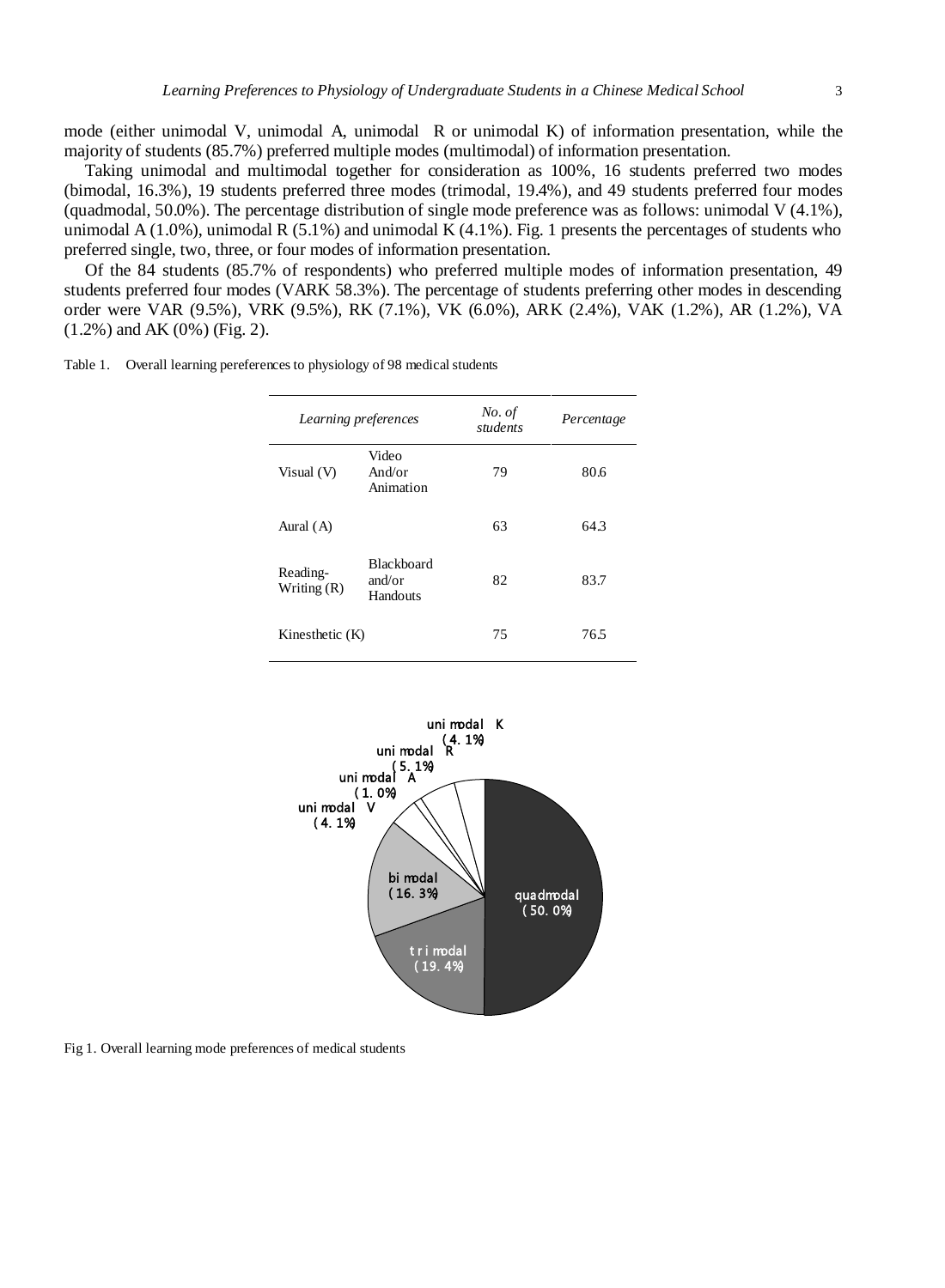Be consistent with the above results, when asked about the traditional classroom lectures, 96.6% of the students preferred Powerpoint (PPT) slides show, which may include amount of teaching approaches related to different sensory modes, such as pictures, animations, flashes, videos, etc. Of the students who preferred PPT presentation, some students preferred the combination of PPT and blackboard drawing (48.2%), some students preferred the combination of PPT and discussion (29%), and some students preferred PPT alone (19.4%), only 3.4% of them preferred blackboard drawing or discussion alone

#### **4. Discussion**

In the present study, we administered the designed questionnaire to our second-year medical students to determine their preferred modes of information presentation. Ninety eight of the 133 students (74%) returned the completed questionnaire. Only 14.3% of the students preferred a single mode of information presentation (either visual, auditory, Reading- writing, or kinesthetic). Most students (85.7%) preferred multiple modes of information presentation. These students may be inclined to receive information containing all four sensory modes. Besides, they are more easily to adapt to different teaching styles. For example, it could be visual in cardiovascular physiology and reading-writing in respiratory physiology. Thus most students may benefit from active learning strategies over the traditional lecture format. Active learning strategies reach all types of students in the visual, auditory, reading-writing, and kinesthetic schemes. While the traditional classroom lecture format assumes that all students are auditory students. Furthermore, all students were assumed to acquire the same information presented orally at the same pace without communication with the teacher in the traditional classroom.



#### Fig 2. Students with multimodal learning style preferences

Knowledge of the students' learning modes may provide a focus for developing strategies that are tailored for individual students[4]. It may help the teachers overcome the predisposition to treat all students in a similar way, thus helping them to identify and solve learning problems among the students. The VARK questionnaire was selected for its simplicity and for its relevance in the determination of learning modes in undergraduate curriculum. The questionnaire can motivate teachers to reach more students because of the better match between teacher and learner styles, by moving from their preferred modes to using others[5].